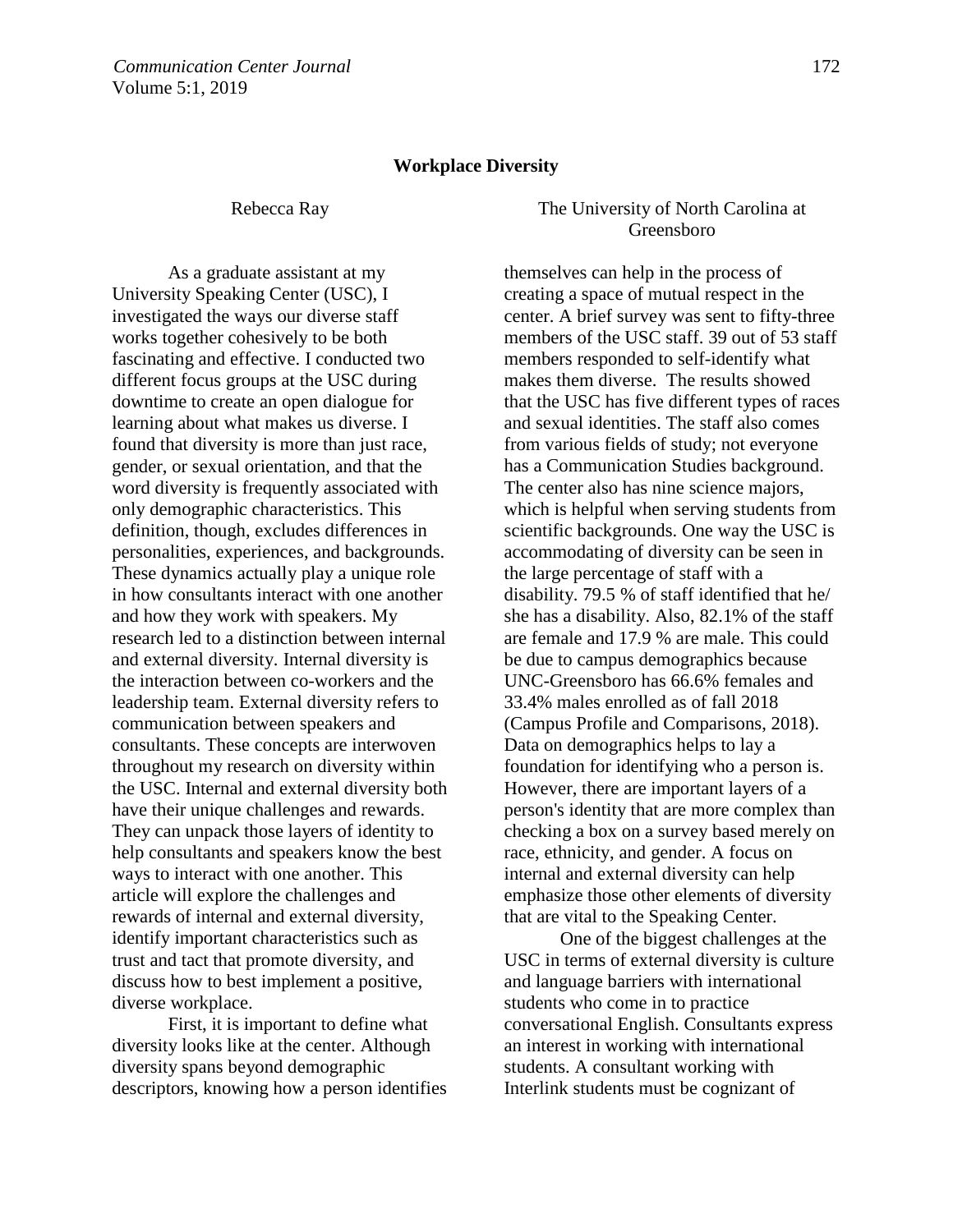## *Communication Center Journal* 173 Volume 5:1, 2019

speech rate, vocabulary usage, and gestures. During the focus group, respondents expressed that they have to be consciously aware of how they are communicating to meet these students where they are. While opening a dialogue about external diversity, those included in the conversation said they loved working with different types of appointments and speakers because it challenged them. External diversity helped many consultants discover their own strengths and weaknesses. Many respondents felt accomplished at the end of a session in which they were able to meet the speaker's expectations even though they originally may not have been confident going into the consultation. Situations like these are why training junior consultants on the dynamics of external diversity is vital. These training initiatives create a more open environment for both the consultants and the speakers to learn.

 Internal diversity, on the other hand, elaborates on the family culture the center has. An interesting theme related to internal diversity is the idea of "shift cultures." Speaking Center staff did not indicate that they feel they always congregate towards people of the same race or background as them, but they do feel naturally closer to those they have repeated shifts with. Relationships are built during these shared shifts and at times newcomers may feel like outsiders until they learn more about people's stories. Rice (2010) writes, "inclusion as a newcomer should extend beyond the notion of simple access." (p. 142). Therefore, working to integrate new people into a workplace should go beyond letting them in the room or in the conversation; it should involve getting them to participate. The Speaking Center has students called junior consultants, who are training in a course called Communication Studies 390 to be consultants. Making them feel included is highly important in

accomplishing the mission and continuing the USC's work. Junior consultants train by watching senior consultants lead a consultation. This experience allows them to develop a sense of how the consultation should be run and starts the internal dialogue of how junior consultants want to lead. This observation process is key to knowing how to be tactful in various situations even when something goes wrong in a consultation. Through observation, the junior consultants know how to take corrective action or improve if they experience a similar situation in the future. Also, trainees often feel overwhelmed because, "colleague pressure involves judging whether workers' job performance are acceptable to their colleagues" (Rice, 2010, p. 146). Consultants and junior consultants, therefore, must focus on growth and relational building in the training process. Relationships are inevitably established between junior consultants and other speaker center staff as well as with speakers, because many of the individuals who have a positive experience at the center return to see their consultant throughout the semester. This helps junior consultants feel a sense of pride and growth by getting to take part in helping their peers on campus. The ultimate goal is to acclimate junior consultants to this diverse, dynamic environment so that by the end of the semester they can become confident in the role of peer tutor.

Trust and tact are also significant factors that impact our diverse SC culture. Trust and tact play a role in every interaction at the center, but trust has to be earned. USC staff did not instantly trust everyone they worked with, but there was a certain level of confidence they had to have in themselves to perform the tasks they were given. Another idea that was reiterated is a need for those in leadership to trust consultants are doing their job, and in turn a need for consultants to trust that they would be properly prepared to